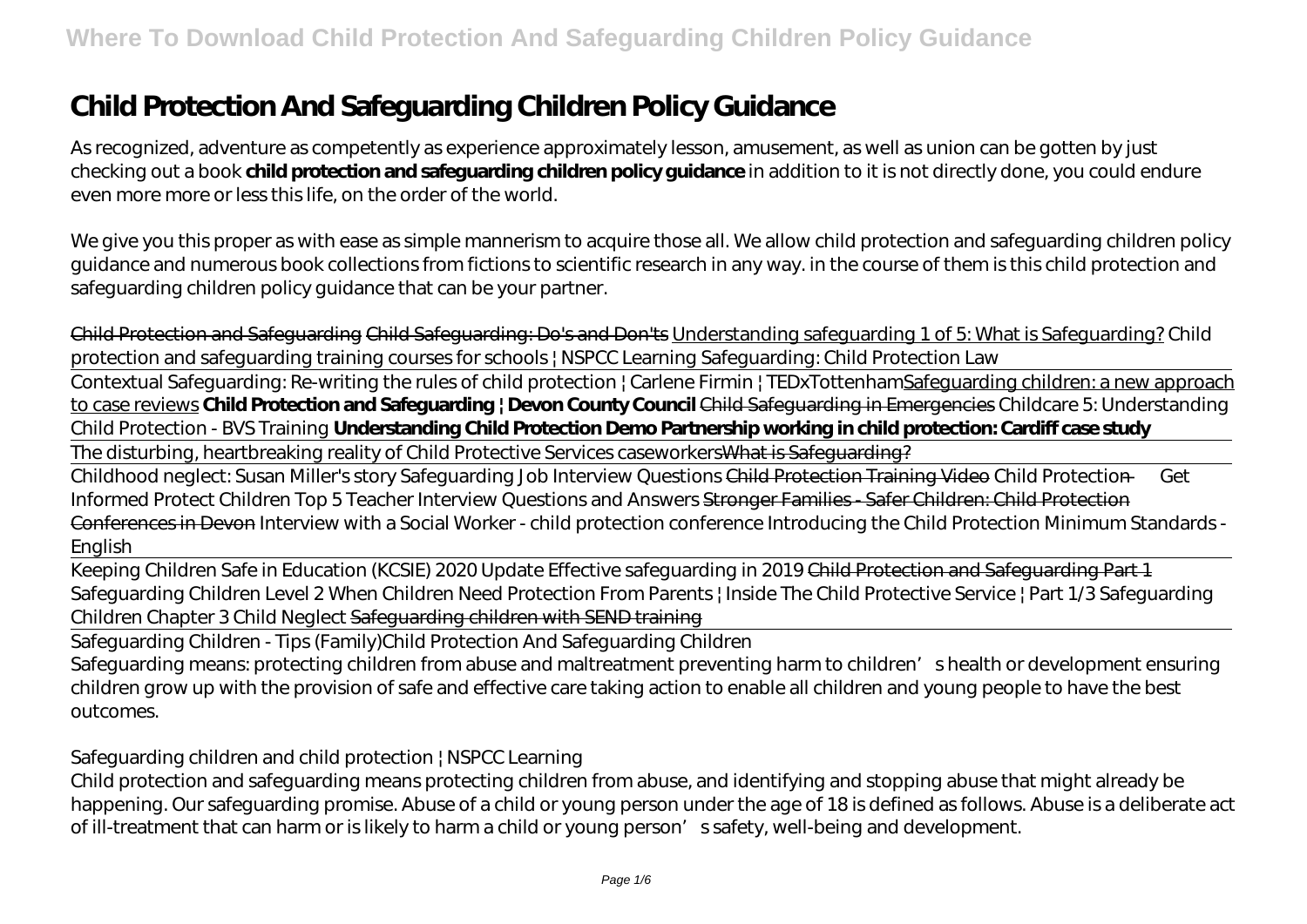## *Child protection and safeguarding | The Children's Society*

Helping you support children during the COVID-19 pandemic. Safeguarding and child protection are as important now as they ever have been. But with many children spending less time in schools and social distancing measures in place across the UK, we all need to think about the way we keep children safe during the coronavirus pandemic (COVID-19).

## *Coronavirus: safeguarding and child protection information ...*

The definition of safeguarding, as per the Working Together to Safeguard Children Legislation, is: Protecting children from maltreatment. Preventing impairment of children' shealth or development. Ensuring that children are growing up in circumstances consistent with the provision of safe and ...

# *Safeguarding Children | Legislations and Policies in the UK*

Child protection is, therefore, more specific than child safeguarding. It refers to protection put in place by specific agencies. This happens in specific cases where it has been identified that a child or young person requires a raised level of support and monitoring. They have perhaps experienced some form of abuse, neglect or domestic violence.

## *Child Protection and Child Safeguarding | FAQ*

Safeguarding children is the term used to cover all aspects of promoting a child' swelfare, including all the things listed in the definition above, such as protecting a child from maltreatment, aiding their development, keeping them safe and ensuring they have the best outcome in life.

# *Safeguarding Children Definition & Explaining Child Protection*

Safeguarding children and child protection Child protection involves taking steps to safeguard children and young people at risk or suffering from physical, emotional or sexual abuse. What should...

# *Safeguarding children and child protection ...*

Public Protection Manual, Chapter 2, Section 1: Safeguarding children PDF , 203KB , 20 pages Public Protection Manual, Chapter 2, Section 2: Child contact procedures

# *Public Protection Manual, Chapter 2: Safeguarding children ...*

Added the Working Together 2018 version, transitional arrangements, statutory framework, and introductory letters from DfE and the Child Safeguarding Practice Review Panel. 16 February 2017

## *Working together to safeguard children - GOV.UK*

monitoring children who are the subject of child protection plaps maintaining accurate and secure records which could stand up in a court<br>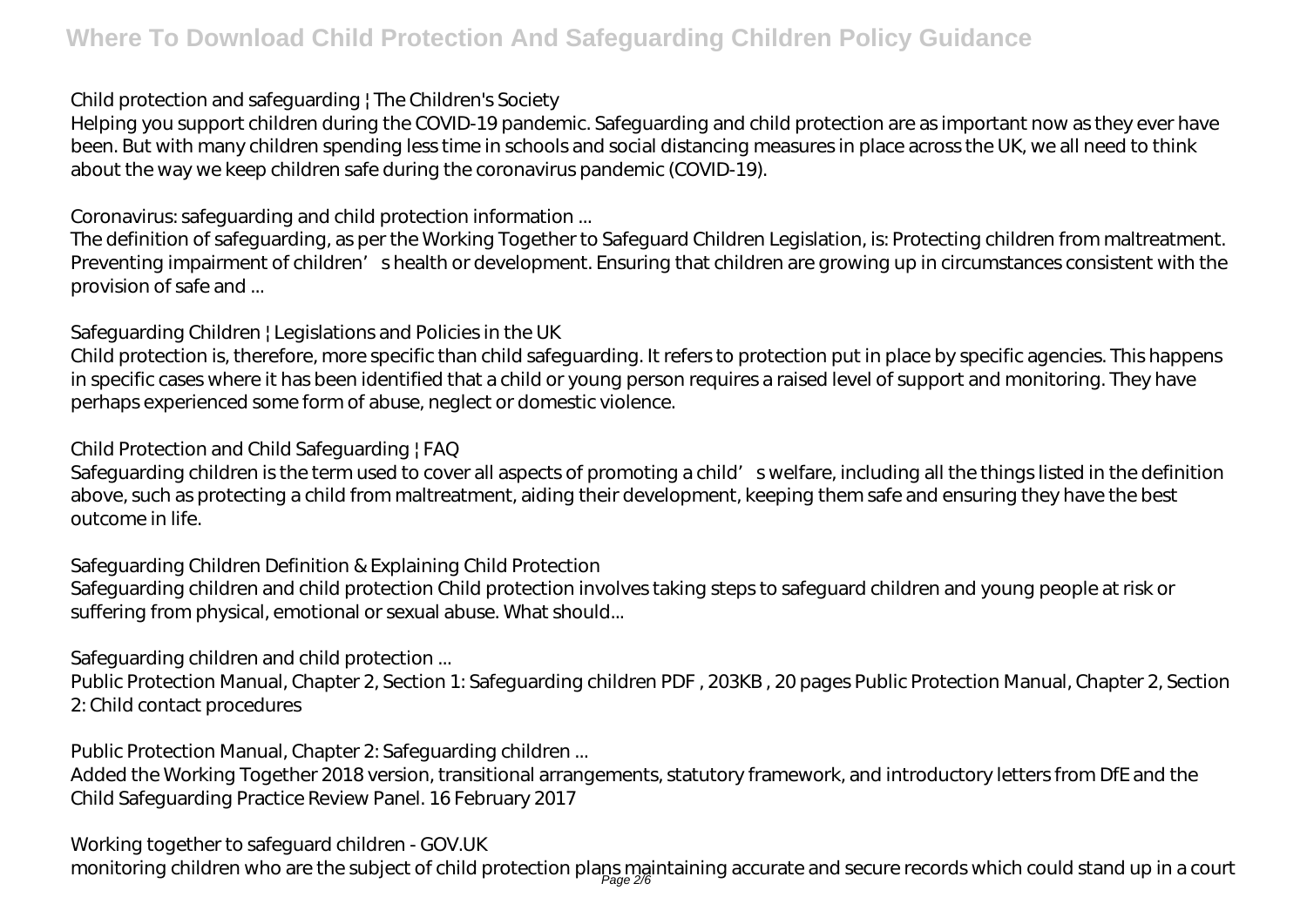environment should that be required As a DSL, you might consider having 'safeguarding' as a permanent agenda item for all your meetings and discuss issues regularly with staff

#### *Child protection: safeguarding policies and procedures ...*

Child Safeguarding – ensuring safe practice and appropriate responses by workers and volunteers to concerns about the safety or welfare of children, including online concerns, should these arise. Child safeguarding is about protecting the child from harm, promoting their welfare and in doing so creating an environment which enables

## *Child Safeguarding: A Guide for Policy, Procedure and Practice*

A child having a disability, being d/Deaf or needing additional support should never stop someone acting on child protection concerns. We're using the term 'disabled children' to refer to children and young people with a range of very different conditions and identities, some of whom may not identify as being disabled.

## *Safeguarding d/Deaf and disabled children | NSPCC Learning*

Child protection is part of the safeguarding continuum and focusses on the activity that is undertaken to protect individual children identified as suffering or likely to suffer significant harm 2Child: This policy is in respect of all children. A child includes babies, children and young people from pre- birth up to 18 years.

#### *safeguarding and child protection policy - The UK children ...*

You can view the child protection procedures on the Cornwall and Isles of Scilly Safeguarding Children Partnership Procedures Manual, which is managed by Our Safeguarding Children Partnership for...

#### *Child Protection and Safeguarding - Cornwall Council*

Child Protection Welfare activities of organizations designed to protect children from sexual abuses, psychological abuses, and physical abuses, as also to protect them from neglect of any kind collectively are known as child protection.

# *Difference Between Child Protection and Safeguarding ...*

Children Safe in Education (2020) and Working Together to Safeguard Children (2018), and the Governance Handbook. We comply with this guidance and the arrangements agreed and published by our 3 local safeguarding partners.

## *Child Protection and Safeguarding Policy and Procedures*

All child protection and safeguarding concerns will be treated in the strictest of confidence in accordance with school data protection policies. Where there is an allegation or incident of sexual abuse or violence, the victim is entitled to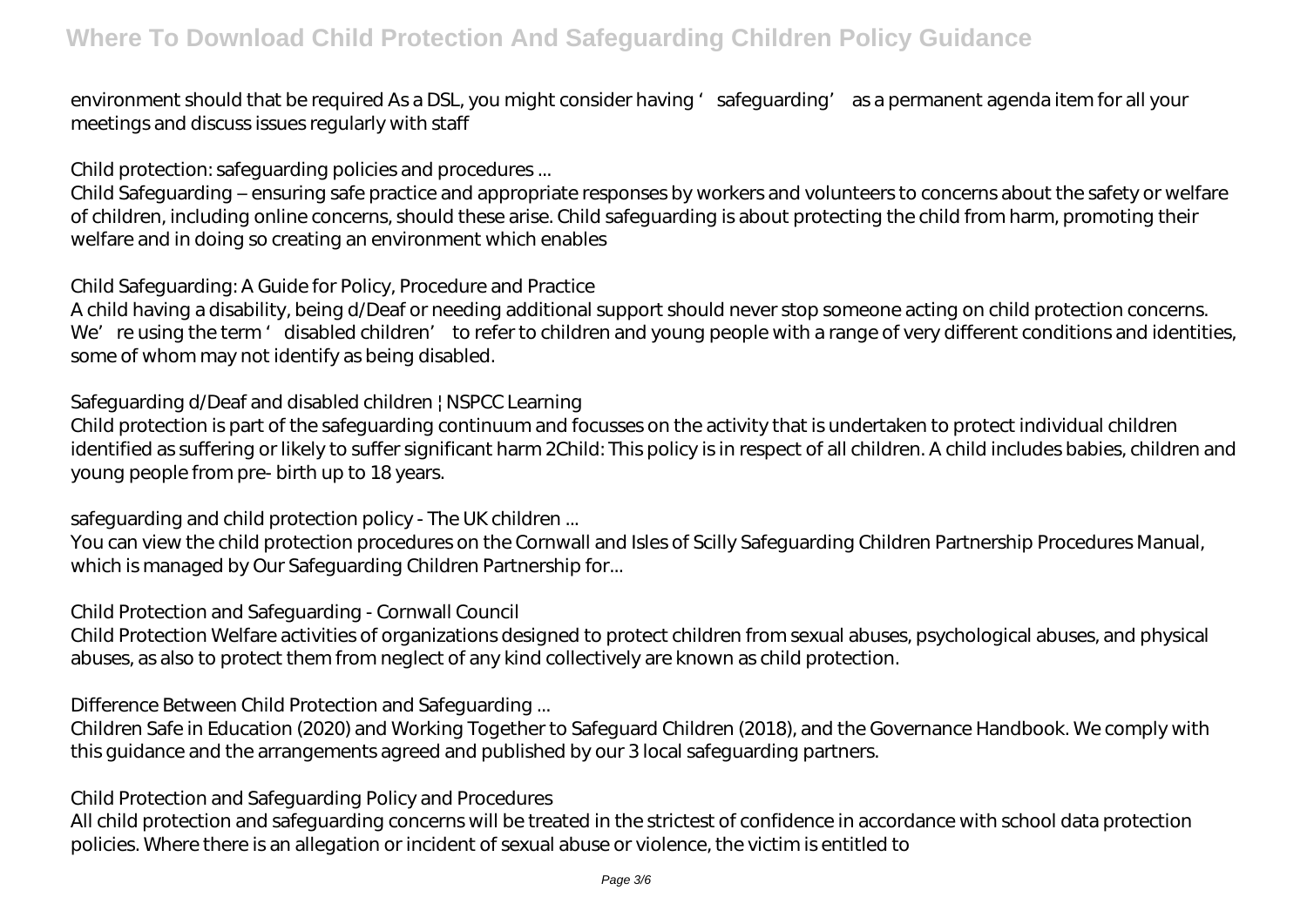*Child Protection and Safeguarding Policy Greenacre Academy* Child protection and safeguarding 1. Report a concern about a child 2.

This book explores, through a children' srights-based perspective, the emergence of a safeguarding dystopia in child online protection that has emerged from a tension between an over-reliance in technical solutions and a lack of understanding around code and algorithm capabilities. The text argues that a safeguarding dystopia results in docile children, rather than safe ones, and that we should stop seeing technology as the sole solution to online safeguarding. The reader will, through reading this book, gain a deeper understanding of the current policy arena in online safeguarding, what causes children to beocme upset online, and the doomed nature of safeguarding solutions. The book also features a detailed analysis of issues surrounding content filtering, access monitoring, surveillance, image recognition, and tracking. This book is aimed at legal practitioners, law students, and those interested in child safeguarding and technology.

Encompassing emotional, physical and sexual abuse, this volume offers a practical research-based account of the current principal developments in child protection practice.

This book provides a comprehensive guide to safeguarding and child protection in the early years. Aimed at students and practitioners it offers insight into contemporary developments in early years and safeguarding practice and sets out the legal and policy foundations for effective practice before exploring areas of contemporary concern. Drawing on the everyday dilemmas and experiences of early years professionals, the book focuses on helping you to seek solutions to both practical and moral issues in a context of legal duties and responsibilities. Covering a broad range of issues, chapters consider: how to identify physical and/or emotional neglect consequential abuse that can occur as a result of parental behaviours safeguarding children' shealth & well-being safeguarding against the misuse of technology communication with parents, carers and the 'team around the child' alongside examples of real-life issues and consequences that have arisen when communication has broken down safeguarding as a member of a team safeguarding through interprofessional / multidisciplinary work Written by a multi-disciplinary team who have a wealth of experience in safeguarding and child protection, the early years foundation stage, health visiting, social work, the police, and in leading and managing services, this timely new text is essential reading for all those working with young children.

Ensuring the safeguarding of children is a highly important and challenging task for all professionals working in a healthcare environment. This pocket-sized guide will help you develop your understanding of the issues and enable you to identify and respond to difficult child protection concerns with confidence. The Nursing & Health Survival Guides have evolved - take a look at our our app for iPhone and iPad.

The safeguarding of children and young people participating in sport has become an increasingly prominent concern in policy-making<br>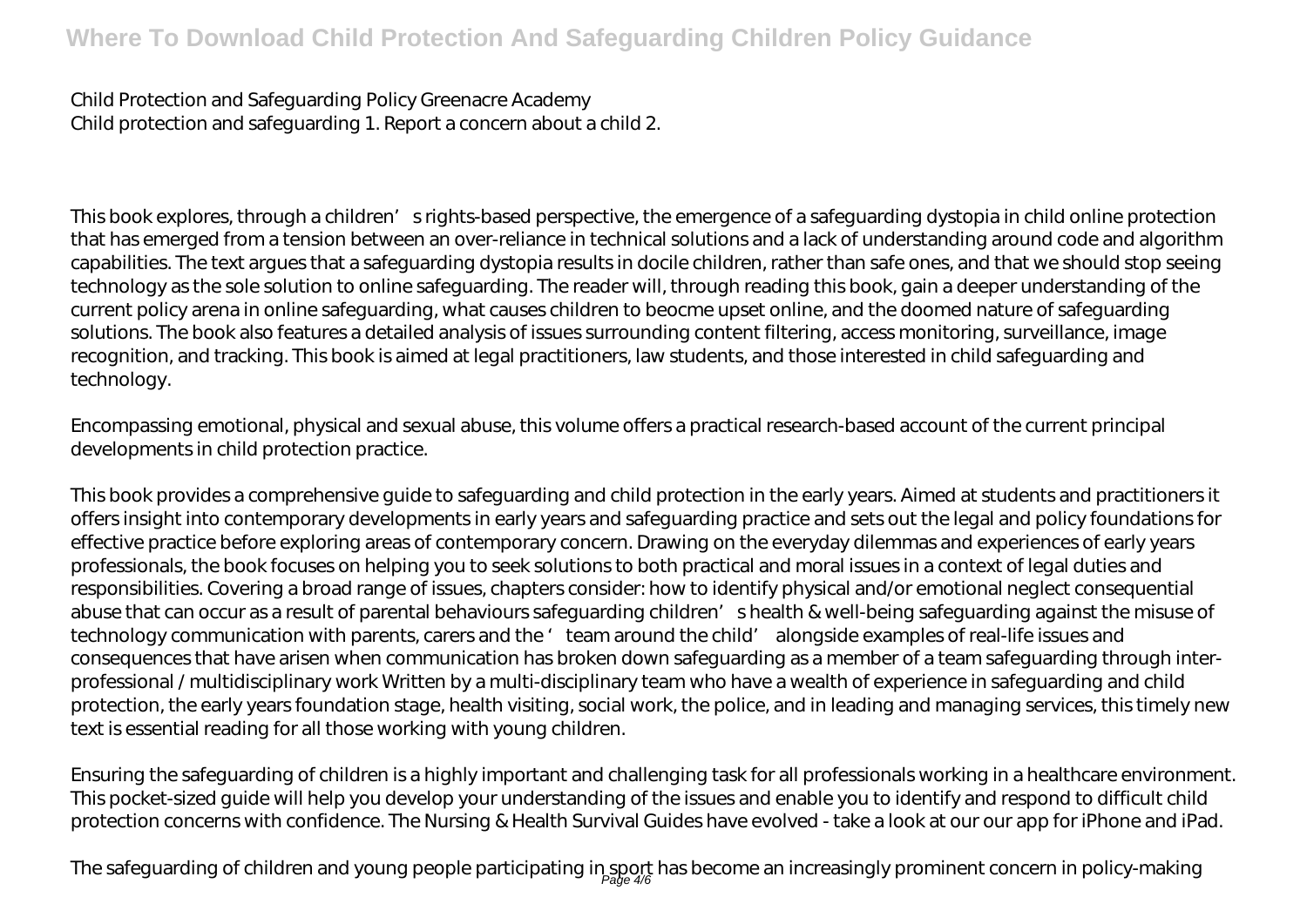and research communities around the world. Major organisations such as the IOC and UNICEF now officially recognize that children in sport can be at risk of exploitation and abuse, and this concern has led to the emergence of new initiatives and policies aimed at protecting vulnerable young people and athletes. This book is the first to comprehensively review contemporary developments in child protection and safeguarding in sport on a global level. The book is divided into two parts. Part One critically analyses current child protection and safeguarding policy and practice in sport across a range of countries, including the US, Canada, the UK, Australia, China and Germany, providing a global context for current policy and practice. This represents the most comprehensive review to date of the landscape of child protection and safeguarding in sport and provides a starting point for critical international comparisons. Part Two explores a range of issues related to child protection and safeguarding in sport, including many not covered in previous books, such as emotional abuse, injury and over-training. While in many instances the impetus for policy in this area has arisen from concerns about sexual abuse, the second part of this book therefore opens up a broader, more holistic approach to child and athlete welfare. By bringing together many of the leading researchers working in child and athlete protection in sport from around the world, this book is important reading for all advanced students, researchers, policy-makers or practitioners working in youth sport, physical education, sports coaching, coach education or child protection.

Around 85 children die each year in the UK due to abuse or neglect. A number of these deaths are later deemed preventable because the child involved was known to either social services or to a health professional. Cases such as those of Baby P and Victoria Climbie highlighted the failings of these organisations, ones set up to safeguard children. It is the responsibility of every health professional worldwide to identify and respond to child abuse and yet that very responsibility is both emotionally and strategically challenging. The Child Protection Practice Manual: Training practitioners how to safeguard children equips professionals with the ability to recognise a child at risk and the knowledge of how to work with a child already suffering abuse. Practical advice is offered on how to navigate the multi-disciplinary processes. Fictional case studies and exercises immerse the reader in scenarios, from which the authors lead readers through learning points, recommendations, and legislation. With new definitions in child protection ranging from child sexual exploitation, gang violence, radicalisation and internet bullying through to female genital mutilation, witchcraft and spirit possession, honour based violence and forced marriage, this book will be a valuable resource.

Safeguarding and protecting the welfare of children is a statutory duty for all nurses and midwives. This book helps equip student nurses and midwives with the confidence, knowledge and skills needed for working with families to support and protect children. It covers the full spectrum of safeguarding work, from professional issues such as boundaries and confidentiality through to attachment and communication. Key features: -A clear explanation of the policy and key theories informing safeguarding work. -Consideration of the common challenges you are likely to face, such as vulnerability in pregnancy, domestic violence and parenting capacity. -Reflective activities and case histories which help you to develop and enhance your own practice. The book also considers multi-agency working and includes important coverage on professional issues like boundaries, confidentiality, referral and accountability. Written with clarity and accuracy, the authors have produced an important resource suitable for any nurse or midwife preparing to work with children and families.